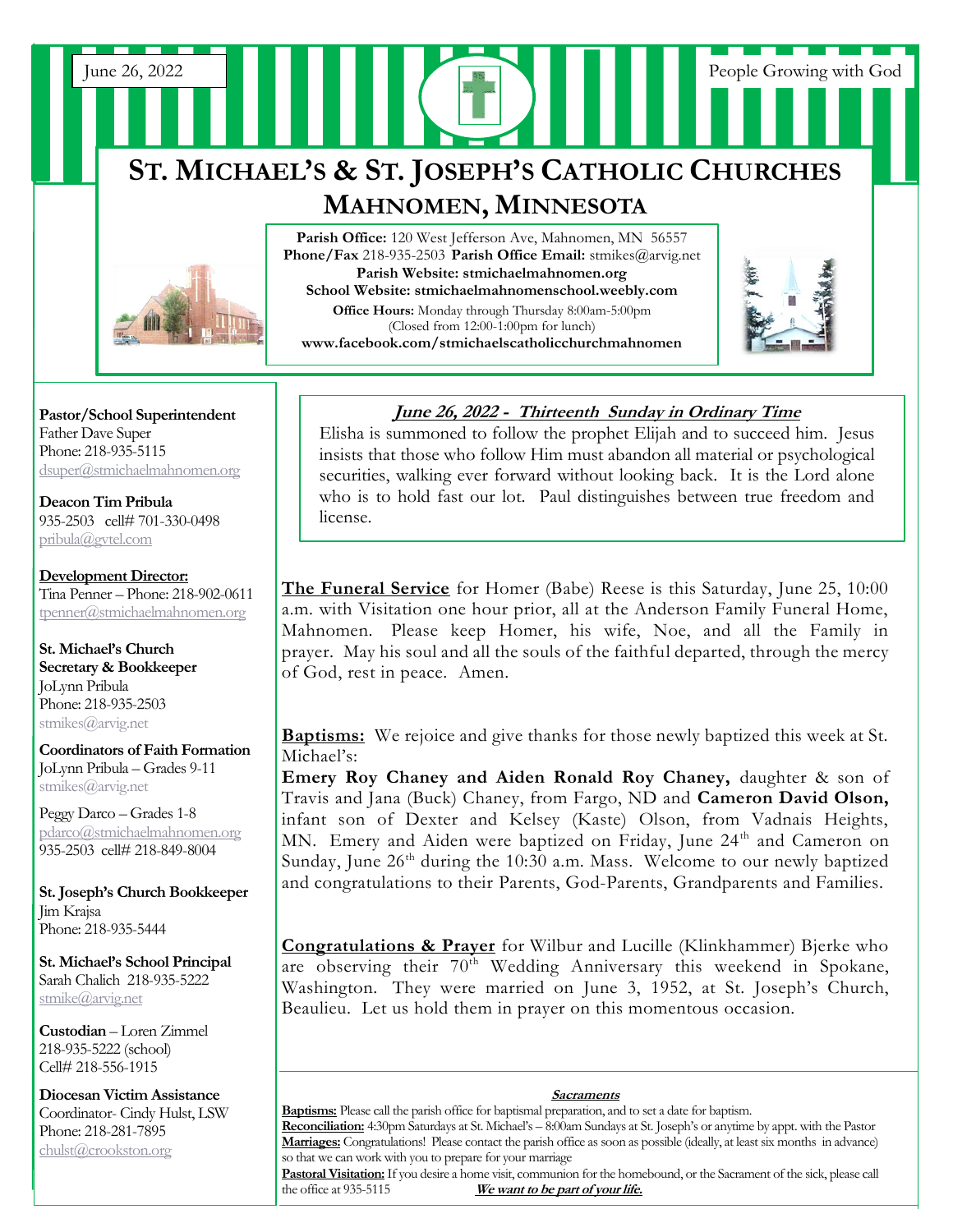School Office Email[: stmike@arvig.net](mailto:stmike@arvig.net) Phone: 935-5222 ♦ Parish Office Email: [stmikes@arvig.net](mailto:stmikes@arvig.net) Phone: 935-2503



**Stewardship of Treasure** For The Week of June 19, 2022

*Thank you to all who are using envelopes or mailing stewardship to the parish office. Your Gifts Are Greatly Appreciated!*

|                          | St.Michael's |         | St. Joseph's |
|--------------------------|--------------|---------|--------------|
| Adult                    | S            | 2855.00 | 820.00       |
| Youth                    | \$           | 10.00   | \$           |
| <b>Plate</b>             |              | 305.00  | \$245.00     |
| <b>TOTAL</b>             | \$           | 3170.00 | \$1065.00    |
| <b>Priest Retirement</b> | \$           | 805.40  | 441.00       |

**PARISH STAFF DAY** The Parish Office is closed this Tuesday, June 28<sup>th</sup> as our Parish Staff is having a day for planning, prayer and time together.

**FIRST FRIDAY – JULY 1st** Mass (8:30 a.m.), Adoration (9-10:30 a.m.) and Benediction (10:30 a.m.) take place this week at St. Michael's. All are welcome. **First Saturday – July**  $2^{nd}$  **Devotion** is at  $8 - 9$  a.m., this week at St. Joseph's, Beaulieu. All are welcome.

## **KNEELING DURING MASS**



Bishop Cozzens recently announced a change which will take place during Masses next weekend in our diocese on the Feast of the Corpus Christi. It is this: All who are able to do

so are asked to kneel after the Lamb of God is prayed or sung, The Assembly should remain kneeling until it is time to go to Communion and after receiving Communion they are encouraged to kneel once again until the Communion song is done, and a time of silent, personal prayer takes place. Bishop shared the full explanation for this change in his OND article several weeks ago. A copy is posted on our Bulletin Boards.

• **A note to Eucharistic Ministers** – we will continue to approach the altar during the Lamb of God and stand with the priest, deacon, and servers to receive Communion together. After Communion is distributed, please continue the practice of reverently waiting until the Eucharist is reserved in the tabernacle, then returning to your pew.

## **ST. JOSEPH'S CCG NEWS**

 Restructuring of CCG Leadership has taken place. We will have one person as Chair, and three others to lead the different areas of responsibility: Vickie Anderson will oversee Hospitality, Kelly Klinkhammer will oversee the Church Dinner and Shirley Sweep will work on the funerals. We still need someone to serve as chair at the meetings.

 Also: - New chairs were ordered for the reconciliation room; The upstairs bathrooms still need to be updated – Handicap bars were put on the walls and the sinks were braced up, but the floors should also be replaced. We are proceeding with updates.

#### **IMMACULATE CONCEPTION CEMETERY**

received \$300 in donations this past Father's Day for perpetual care at the Cemetery. Thank you, one and all!

## **July 3, 2022 Fourteenth Sunday in Ordinary Time**

Isaiah 66: 10-14c; Psalms 66:1-7, 16,20; Galatians 6:14-18; Luke 10:1-12,17-20 or Luke 10:1-9

## **DAA FINANCIAL REPORTS**

**DAA 6-18-22 Report** 19 Parishes have reached their Goal. St. Joseph's, Beaulieu is one of them! **Congratulations**. St. Michael's is at 78% of Goal. The Diocese is at 88% of the \$910,001.00 Goal! To date \$800,063.67 has been pledged and \$701,810.29 has been received in payments. Donors to date  $= 2762$  or 22% of diocesan Catholics.

**<u>St. Michael's Goal</u>** is \$19,983.00. To date \$15,650.00 has been pledged (78% of goal) and \$14,190.00 has been received in payments. Donors to date  $= 61$  or 23% of parishioners have made a gift/pledge.

**St. Joseph's Goal** is \$6,794.00. To date \$8,340.00 has been pledged (123% of goal) with \$7,240.00 received in payments. Donors to date  $= 20$  or 24% of parishioners have made a gift/pledge. Thank you one and all.

 A Summer Appeal and follow-up to all who have given already or have not completed a DAA return envelope will be sent out by mid-August. 2022 DAA envelopes are in the Gathering Space area of the Church.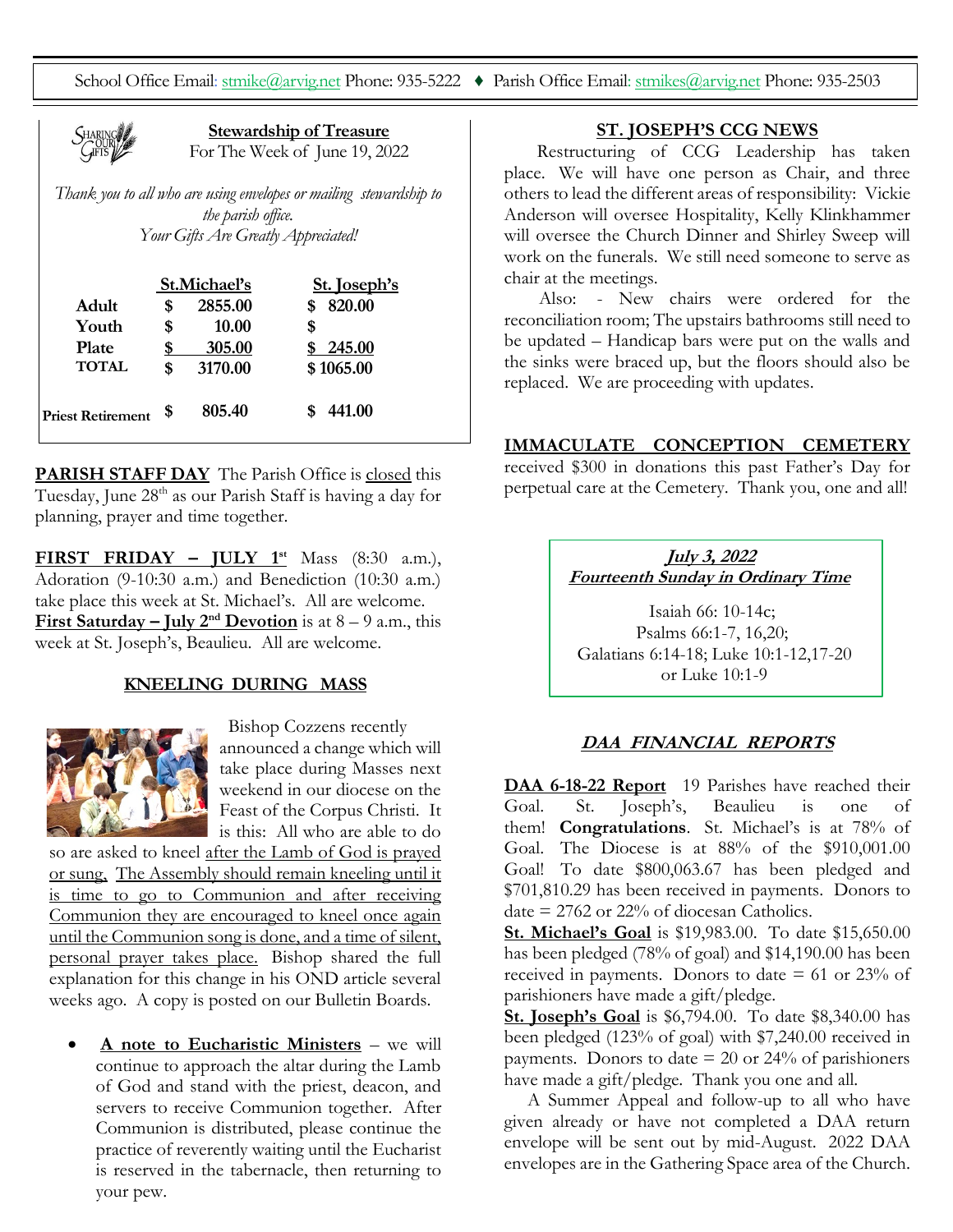## St. Michael's School News

**"Faith. Excellence. Service"** St. **NEW Summer Hours:** Michael's School **Mon.- Wed. 9:00am – 3:00pm To contact the school office Please call: 218-935-5222 or Tina @ (218) 902-0611**

## **TEACHING POSITION AVAILABLE:**

**Kindergarten Teacher-St. Michael's School Mahnomen, MN**

**St. Michael's School is looking to hire a kindergarten teacher for the 2022-2023 School Year.** 

**St. Michael's School is an accredited Pre-Kindergarten-Grade 6 Catholic school located in the small rural community of Mahnomen, MN. We offer a family like atmosphere, dedicated staff and a small teacher to student ratio. Responsibilities include providing quality standards based instruction, evaluating and assessing student performance, and communicating student progress to parents/guardians.**

**St. Michael's School offers a full benefit package including health, dental, pension, and more.**

**Candidates must have a current Elementary Education Teaching License from the Minnesota Department of Education.**

**Housing is available.**

**Send letter of application, resume, credentials, and letters of reference to:**

 **Mrs. Sarah Chalich, Principal St. Michael's School 501 1st Street SW Mahnomen, MN 56557 218-935-5222 [schalich@stmichaelmahnomen.org](mailto:schalich@stmichaelmahnomen.org) Position open until filled**

**The "Sunday Mass Devotional" on KRJM "Gold 101.5 FM" Radio** Can be heard from **(1:00-1:30pm each Sunday)** • **Today's "Sunday Mass Devotional" Sponsored by: St. Michael's Family Aid The "Sunday Mass Devotional" on KRJM "Gold 101.5 FM" Radio** Can be heard from **(1:00-1:30pm each Sunday)**

## **QUILTS FOR RETREAT CENTER**

Nearly every day we are receiving inquiries about the quilt campaign. We are up to 54 quilts which meets our first target of 54 quilts needed for the "C&D" wings of the retreat center. We now need only 16 more for what is currently called the "Guest Wing" by the sisters. Thus far 2 others have expressed an interest towards the remaining 16 quilts.

## **BULLETIN BITS June 26, 2022 13th Sunday in Ordinary Time**

*"For you were called to freedom, brothers and sisters. But do not use this freedom as an opportunity for the flesh; rather serve one another through love.***"** *(GALATIANS 5:13)*

We like to celebrate that we are free to "live the good life." We can do what we want, anytime we want, with no regard for laws. But, Jesus calls us to a different kind of freedom. St. Paul reminds us that by imitating Jesus we are freed from becoming a slave to our own self-interests and desires, so that we can serve one another. We are free to share our gifts and promote God's work on earth to glorify His name and not honor ourselves.

## **ST. JOSEPH'S RAFFLE**

St. Joseph's is now accepting donations for the upcoming raffle. Donations will be accepted starting June 26 – July 17, 2022.

## **VBS THANK YOU**

All who participated in this year's Vacation Bible School at St. Joseph's had a GREAT time learning more about the MYSTERY of the MASS. Thanks to all the youth who attended AND thank you to the Staff: Vickie Anderson, Deb McNamee, Peggy Darco and Heather Winkler.

Thanks to St. Joseph's for hosting once again!



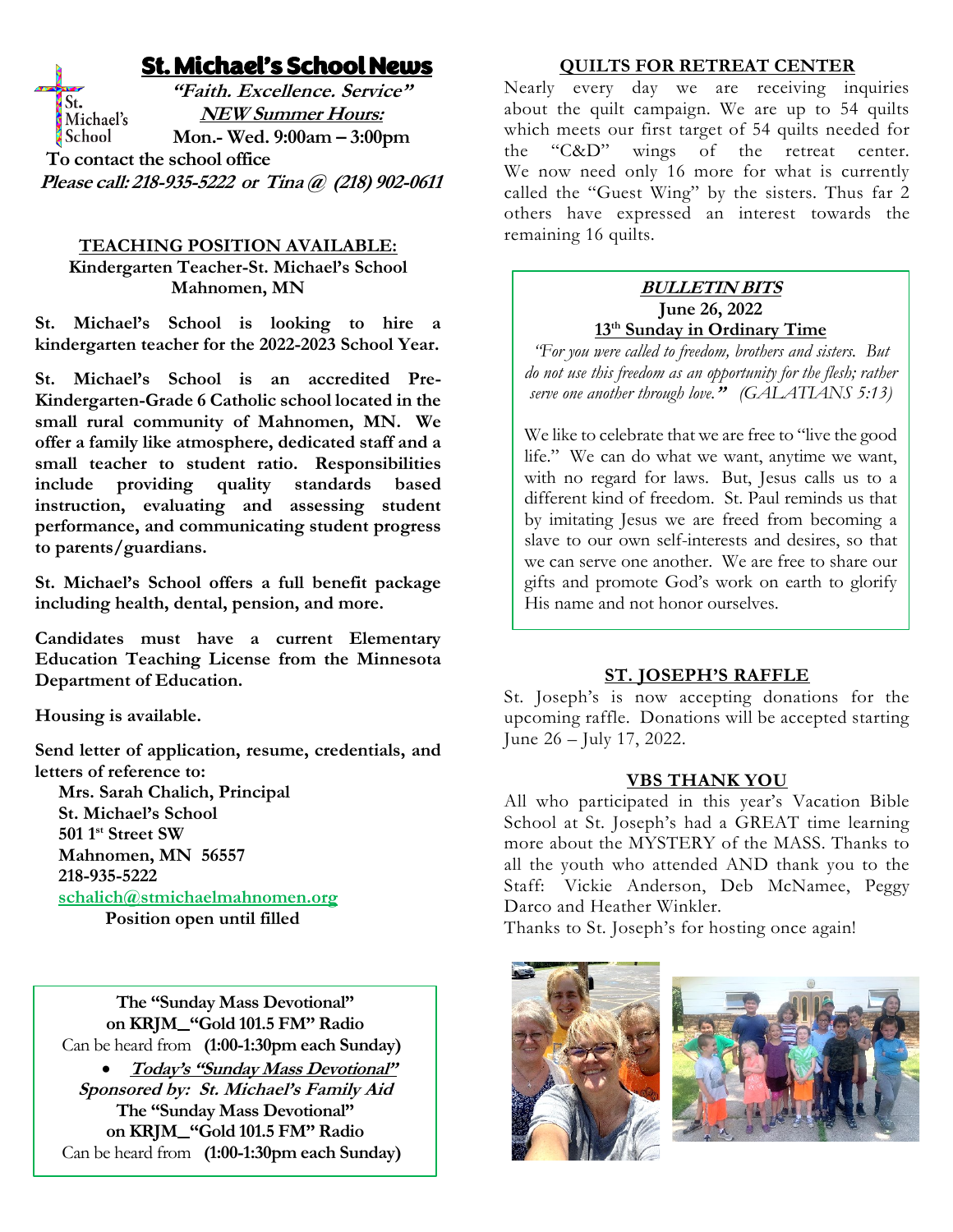|                   | 10:00am Funeral Service for Homer Reese at Anderson's Family Funeral Home                         |  |  |
|-------------------|---------------------------------------------------------------------------------------------------|--|--|
| Saturday          | 4:30pm Reconciliation                                                                             |  |  |
| 6/25/22           | 5:00pm Mass @ St. Michael's: +Cecelia Arends Schlick by Earl Schlick                              |  |  |
| Team 4            | <b>Sacristan:</b> Bev Schoenborn<br>Servers: Jason & Joshua Thomas, Lillie & AJ Jacobs            |  |  |
|                   | Lector: Lisa Larson<br><b>Commentator:</b> Tom Houdek                                             |  |  |
|                   | Eucharistic Ministers: Tom & Amy Houdek, Bill & Denise Nelson & Help Needed                       |  |  |
|                   | Ushers: Tom Houdek, Gary Klinkhammer, Elmer Schoenborn & Help Needed                              |  |  |
|                   | <b>Cantor:</b> Lynn Buschette<br>Pianist: Brenda Sorenson                                         |  |  |
|                   |                                                                                                   |  |  |
|                   | 8:00am Reconciliation                                                                             |  |  |
|                   | 8:30am Mass at St. Joseph's With VBS Students: For The Parishioners                               |  |  |
|                   | <b>Commentator:</b> Cletus Geray <b>Gifts:</b> Marlene & Shelly<br><b>Lector:</b> Vickie Anderson |  |  |
| Sunday<br>6/26/22 | <b>Eucharistic Ministers:</b> Jeff Crandall<br>Servers: Olivia Halvorson & Ava Winkler            |  |  |
|                   |                                                                                                   |  |  |
|                   | 10:30am Mass at St. Michael's: †William & Hazel Bastyr by Robert Bastyr                           |  |  |
| Team 4            | Sacristan: Kevin Gieseke<br>Servers: Natalie Jirik, Bella Netland & Natalie Noll                  |  |  |
|                   | <b>Lector:</b> Darlene Spaeth<br><b>Commentator:</b> Melissa Netland                              |  |  |
|                   | Eucharistic Ministers: Ray Bisek, Melissa Netland, Jeff & Nancy Bisek & Help Needed               |  |  |
|                   | Ushers: Steve Worms, Kevin Gieseke, Mark Amberg & Help Needed                                     |  |  |
|                   | <b>Cantors:</b> Duane & Bonnie Neumann<br>Pianist: Gina Worms                                     |  |  |
| Monday            | No Mass                                                                                           |  |  |
| 6/27/22           |                                                                                                   |  |  |
|                   |                                                                                                   |  |  |
| Tuesday           | Parish Office Closed Today for Staff Planning Day                                                 |  |  |
| 6/28/22           | 8:30am Mass at St. Michael's: + Lorraine Johnson by Her Family                                    |  |  |
|                   | 10:00am Rosary at MAALC: By Catholic Daughters - Sandy Kaster                                     |  |  |
| Wednesday         |                                                                                                   |  |  |
| 6/29/22           |                                                                                                   |  |  |
|                   | 10:00am Mass at MAALC: +Robert Guenther by His Family                                             |  |  |
| Thursday          | <b>Bulletin Folders: TBD</b>                                                                      |  |  |
| 6/30/22           | 9:30am Mass at Valley View: <sup>+</sup> Elaine Noll by Marty Noll                                |  |  |
|                   |                                                                                                   |  |  |
| Friday            | 8:30am Mass at St. Michael's: †Roger Olstead in Memory of his birthday                            |  |  |
| 7/1/22            | by Elmer & Bev Schoenborn                                                                         |  |  |
|                   |                                                                                                   |  |  |
|                   | 4:30pm Reconciliation                                                                             |  |  |
| Saturday          | 5:00pm Mass @ St. Michael's: +Gerald Klinkhammer by Helen Spaeth                                  |  |  |
| 7/2/22            | Sacristan: Juanita Zimmerman<br>Servers: Claire & Heath Sather                                    |  |  |
|                   | Lector: JoLynn Pribula<br><b>Commentator:</b> Patti Vizenor                                       |  |  |
| Team 1            | Eucharistic Ministers: Dave Zimmerman, Rita LaVoi, Bob Spaeth, Kathy Janisch                      |  |  |
|                   | & Help Needed                                                                                     |  |  |
|                   | <b>Ushers:</b> Don Eveslage, Don Kaiser, Gary Klinkhammer, & Sandy Kaster                         |  |  |
|                   | Cantor: Dave, Keith & Evan<br>Piano: Help Needed                                                  |  |  |
|                   | <b>8:00am Reconciliation</b>                                                                      |  |  |
| Sunday            | 8:30am Mass at St. Joseph's: For The Parishioners                                                 |  |  |
| 7/3/22            | Lector: Heather Winkler<br><b>Commentator:</b> Joe Buresh<br><b>Gifts:</b> Doug & Yvonne Kersting |  |  |
|                   | Eucharistic Ministers: JoAnn Kersting<br>Servers: Josie Crandall & Bailey Halvorson               |  |  |
|                   |                                                                                                   |  |  |
| Team 1            | 10:30am Mass at St. Michael's: †Emil (Bud) Eickstad by Fred & Sharon Houdek                       |  |  |
|                   | Sacristan: Fred Houdek<br>Servers: Abby, Bella & Elli Blue                                        |  |  |
|                   | <b>Commentator:</b> Sharon Houdek<br>Lector: Judy McCollum                                        |  |  |
|                   | Eucharistic Ministers: Jen Kahlbaugh, Ron & Crystal Blue, Fred Houdek, Judy McCollum              |  |  |
|                   | Ushers: Steve Kahlbaugh, Jason Starkey, Fred Houdek & Ron Blue                                    |  |  |
|                   | <b>Cantor:</b> TBD<br><b>Pianist: Help Needed</b>                                                 |  |  |
|                   |                                                                                                   |  |  |
|                   |                                                                                                   |  |  |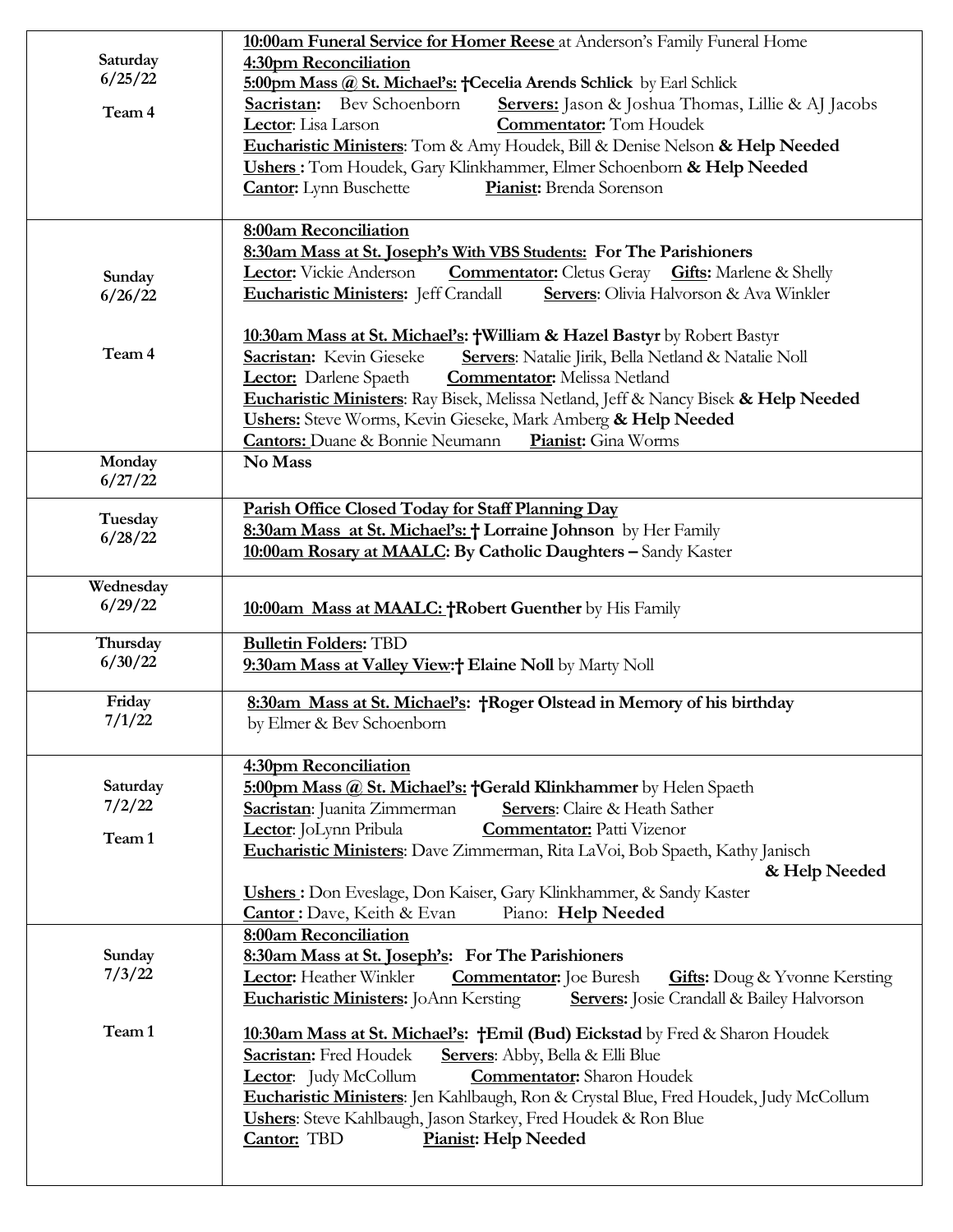

We have a need for Meals on Wheels volunteer drivers in the City of Mahnomen Mondays through Fridays.

- 1. We have multiple delivery routes that go from 10:45AM to 11:45am. The delivery routes will usually take about an hour.
- 2. We offer contact-less delivery (meaning you knock and leave the meal and then walk away to see if they pick up the meal).
- 3. We have gloves and masks available for volunteers.

People interested in volunteering can contact our Mahnomen Site at 218-935-5800 or our Regional Manager Shawn at 218-308-3540 to discuss options.

## **BOWLS, BOWLS, BOWLS…**



 Thank you to all of you that have provided food for our funeral lunches. We have quite a few bowls that have not yet been picked up.

They have been moved to the "cry room" at St. Michael's for easier access. Please check to see if you have an item that needs to be picked up. They will be in the cry room until July 12, 2022 and after that, they will be donated.

 **Gifts & Memorials Given**

**St. Michael's Cemetery † Dora Kemper** by Joan Schoenborn



## **BULLETIN ADS**

Irecently had to redo our bulletin ad page due to some recent program updates that didn't want to work with the program we were using. I tried to keep the ads as close to how they were before aside from rearranging the order of appearance – just to shake things up a bit!  $\bigodot$  If you would like to make any changes or updates to your current ad on our bulletin page please contact me by phone or email stmikes $@$ arvig.net and I'll do my best to make those changes for you. **Thank you** for your patience as we work through these technological "updates". By the way, did you know that old dogs CAN learn new tricks? It just takes a lot longer and they need lots of practice! And patience – definitely patience!



**YOUR PRAYERS ARE NEEDED Please pray for those in need & for their healing and peace. We especially remember:**

Mark Winter, Jan Winter Mielke, Monica Winter, Cathy Cunningham, Vernon Krile, James Wolbeck, Jim Beuning, Pat Guenther, Donna Ahmann, Debra Ruperts, Carol Geray, Jennifer Stevens, Rob (Gooner) Guenther, Franklin Preisler, Joan Safar, Al Olien, Glenn Hanson, Gina (Houdek) Kemper, Corrine Sanders, Marlene Beyer, Josh Knowles, Doodie Andring, Heather (Darco) Zimmel, Brandel Bjerke, Tanner Gangl, Peter Stock, Lester Krause, Ryan Syverson, Susan Bendickson, Brandy Joyce, Laura (Foss) Linder, Patti Fitzpatrick, Greg LaVoy, Marvin Priske, Steven Priske, Dolly Bellerud, Linda Ames Starkey, Lily Thronson, Linda Schultz, Sue Wolfe, Pete Houdek, Joshua Jirik, Marilyn Natvig, Phyllis Jaeger, Jeffrey Gieseke, Sharon Sanberg, Carrisa Sjolie, Keegan Rustad, Keith Francis, Sonny Saice,Doug Krier, Sawyer Monahan, Robert Becker, Sallie Johnson, Bruce Omang, Nina Fischer, Lucy Johnson, Laurie Dodd, Donald Brtek, Nicole Justesen, Gary Justesen, Paul Bisek, Sharon Goldsmith A*nd all recipients of the Catholic Daughter Prayer Blankets.*

*\*\*To add someone to our Parish Prayer Chain you may call the Parish Office (935-2503) or call* 

## **SPIRITUAL DIRECTION PREPARATION PROGRAM**

Do you wish to help others discover a personal, intimate relationship with God? Are you interested in preparing for retreat ministry or training to become a spiritual director? Are you looking to hone your deep, compassionate, nonjudgmental listening skills? We invite you to consider the Spiritual Direction Preparation Program (SDPP) presented by the Franciscan Spirituality Center.

 Since 1985, we have trained more than 600 people in the practice of spiritual direction. This innovative training program provides a mix of workshops and real-life experiences to prepare individuals to share their compassionate listening skills as trained spiritual directors in their communities.

 Spiritual directors are compassionate, nonjudgmental listeners who accompany people on their spiritual journeys. Spiritual directors come from all walks of life and do not offer counseling, advice or problem-solving but rather serve as trusted guides to help others discover their inner wisdom. For more information see our website or contact our director, Steve Spilde at (608) 791-5297.

 The next cohort will begin in September 2022. Application deadline is August 1, 2022.

Check out the Franciscan Spirituality Center website for more information: [www.fscenter.org](http://www.fscenter.org/)